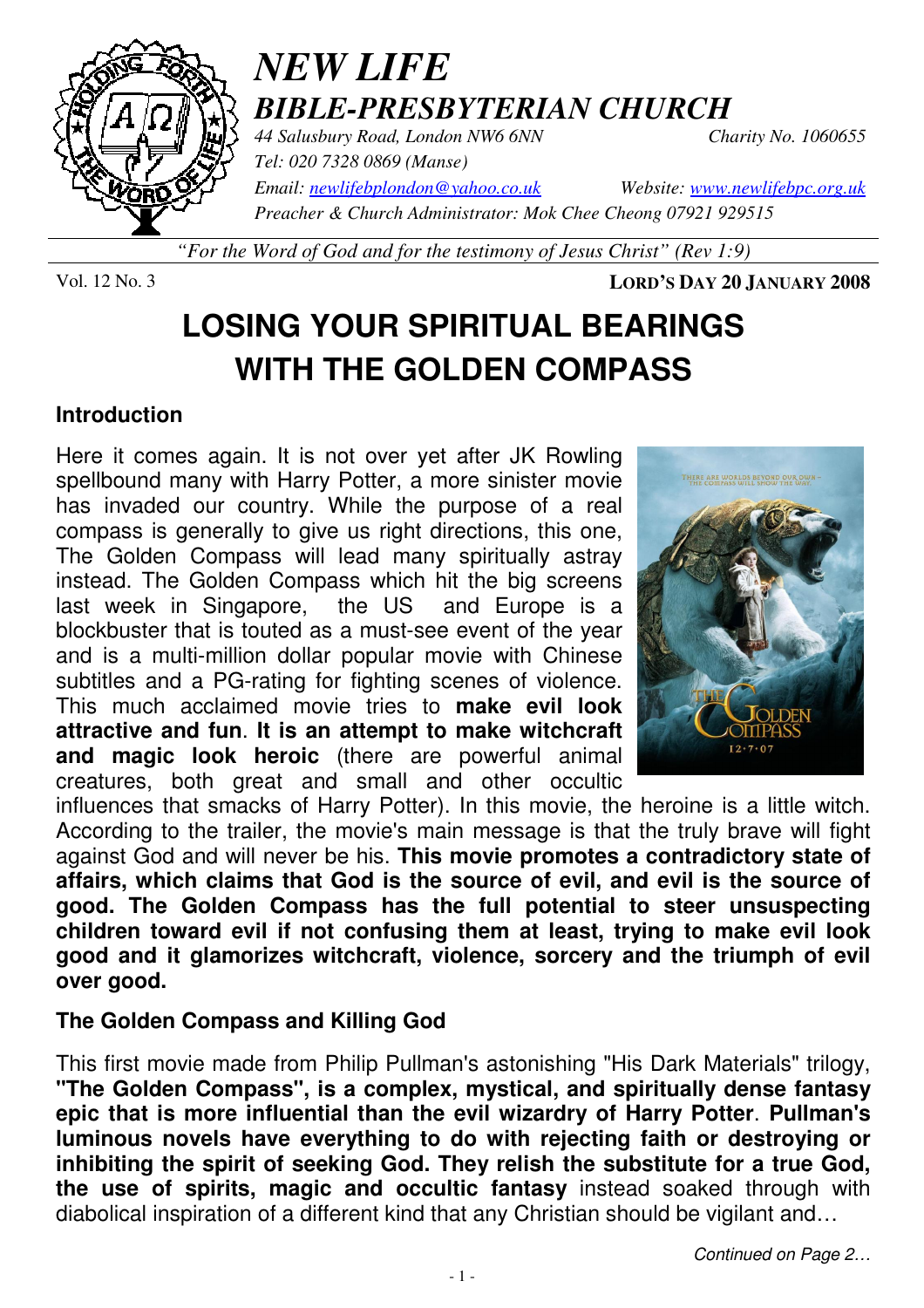discerning about. According to the movie and the book, the Golden Compass is a alethiometer (ie alethia in Greek means truth, hence a meter that tells the "truth" apparently) or a spiritual device invented by a metaphysical scientist in the 16th century and comprises 36 symbols on it is ornamental surface that when combined together in different permutations give the answers to any "truth" itself. It is apparently a powerful instrument but the interpretation of it is enigmatic and only the house of Lyra's has the secret to unlock the mysteries of the Golden Compass but there are foes alive and hence the movie ensnares and beckons us to watch it to know its conclusion. **Christ in the Truth (John 14:6) and the Holy Spirit will leads into all truths (John 16:13) as found in the word of God. John 17:17 says, "Sanctify them through thy truth: thy word is truth." The face of the**

**alethiometer of the Golden Compass smacks of modified horoscopes and astrological signs that occutlic masters are familiar with.** Should a Christian watch the Golden Compass for truths or spiritual directions in life? Let Isaiah 47:13, 14 speak to us, "Thou art wearied in the multitude of thy counsels. Let now the **astrologers**, the **stargazers**, the monthly **prognosticators**, stand up, and save thee from these things that shall come upon thee. Behold, they shall be as stubble; the fire shall burn them; they shall not deliver themselves from the power of the flame: there shall not be a coal to warm at, nor fire to sit before it."

The nefarious aim of the movie and the book to kill religious authority and God if possible. It is strange and almost insane logic that an atheist who supposedly does not believe in the existence of God is trying to kill God who is apparently "not there" according to him. A most extraordinary perception by Philip Pullman. It is about the destruction of religious dogma. It is about power, about who wants to control and manipulate life on Earth and misled people including children; it is about blind, ignorant, even violent propaganda of diabolical and atheistic thought and belief that will alter behaviour, thinking processes and convictions effectively, if possible.

In the movie, there is a "God of organized religion". This is supposed to be the socalled deity that promotes "numb groupthink" and inhibits growth and abhors the feminine divine (and atheism), the same God that is against perversion of the gays and protect us from vile pagans and other religion and feminists and the corruption of the world "by God" who will **be annihilated at the end of the movie by a child**.

While the movie (and the book by Pullman) is brilliantly directed and produced with stunning arctic scenery and fine stagesmanship by the actors and actresses, it **has a powerful and subtle message of encouraging magic and the occult and seducing young minds to trust and try the supernatural and to believe in them and hence undermining true saving faith in Christ if possible**. Did not our Saviour warns us in Matthew 24:24, "For there shall arise false Christs, and false prophets, and shall shew great signs and wonders; insomuch that, if it were possible, they shall deceive the very elect." and Peter in 2 Peter 2:1-2, "But there were **false prophets** also among the people, even as there shall be **false teachers** among you, who privily shall bring in **damnable heresies**, even denying the Lord that bought them, and bring upon themselves swift destruction. And many shall follow their pernicious ways; by reason of whom the way of truth shall be evil spoken of." This can come in the form of a book or movie as well in the 21st century and...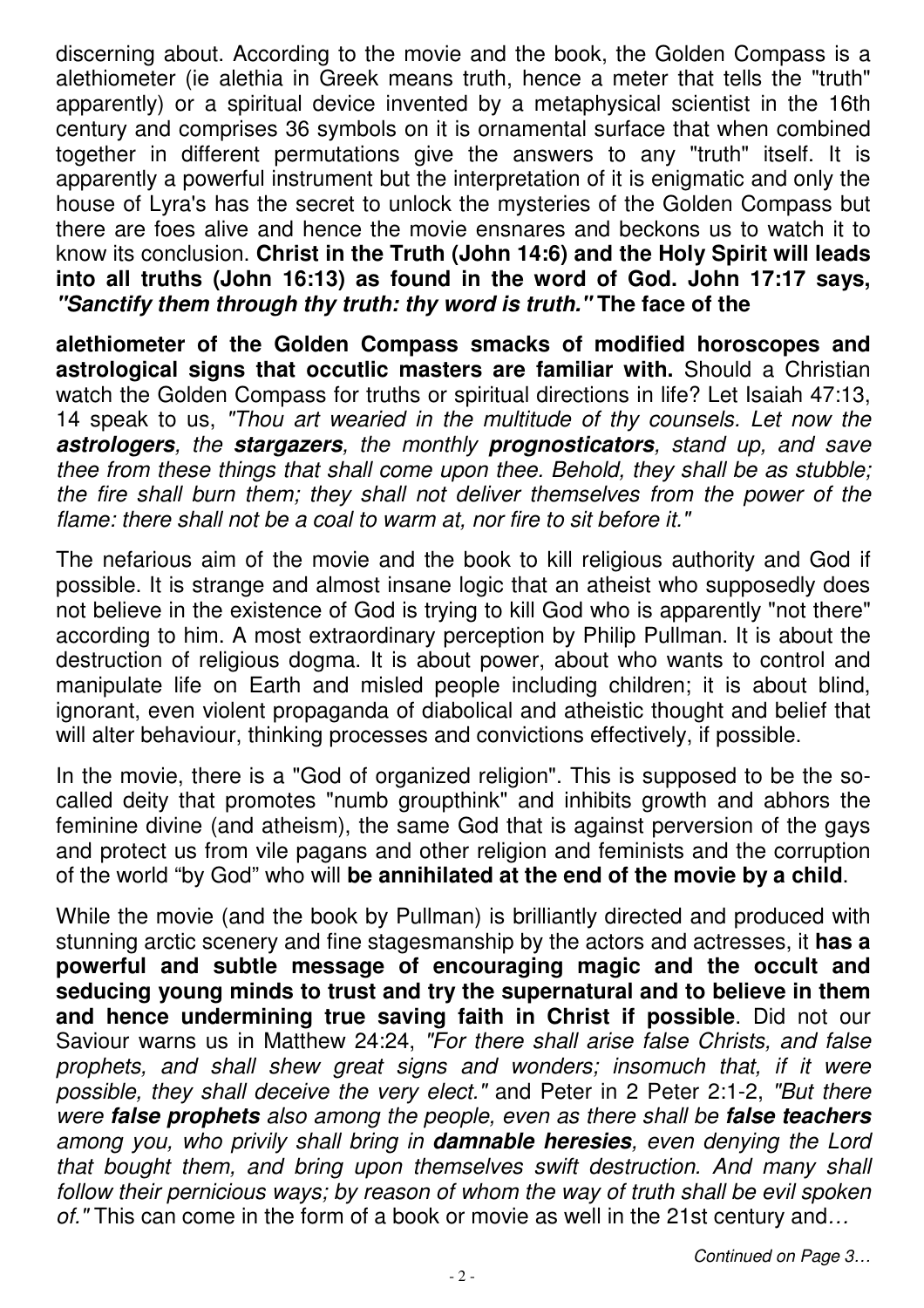we are to be forewarned against it (1 Peter 5:7, 8).

The shameless and most outrageous thing about this Golden Compass Trilogy is that it is designed to softsell godless beliefs to unknowing and innocent little souls and to mislead good and trusting parents into believing the story is actually harmless! **The fact is that the author is trying to indoctrinate young minds into skepticism, doubt, cynicism, disbelief and to hate God and true religion.** Pullman had done "very well" by human standards in this movie as a man with a clear mind and a powerful product for an evil agenda.

Parents should pray and consider further into this subject. As guardians of our children, it is a grave Christian parental duty to keep our covenant children away from the spiritual harm which assail them under many disguises in these last days. This occultic film (and the book) is paraded as innocent and harmless pure entertainment (and the publicity, trailers and previews for the movie are stunning and seductive for many)! But the truth is that this is another diabolical trap launched on the theistic community, this time aimed at gullible youths and innocent children.

**To combat this most recent assault on the children, young souls must be educated in the truths of the Christian faith found in the all sufficient word of God (Revelation 22:18-20) so they may defend themselves against the lies and deception of this seductive movie. We should not slack in this vital spiritual exercise but to be rooted and grounded in the glorious truths of the word of God to grow and mature in the most holy faith.** (A good start is to read Leviticus 19:26-31 and Deuteronomy 18:9-14, Galatians 5:20, Revelation 21:8 and Isaiah 47:13, 14.) We must help them to develop wisdom and right judgment! There exist an ultimate right and wrong, an objective truth which is not to be distorted by myth, magic and diabolical atheism.

#### **A word from the infamous atheist!**

Let us hear directly from the horse's mouth. Here are some noteworthy Quotations from Philip Pullman, author of the Golden Compass series:

"I've been flying under the radar, saying things that are far more subversive than anything poor old Harry has said. **My books are about killing God**," he explained. (Terry Mattingly/Scripps Howard News Service Saturday, November 17, 2007.)

**"I'm an atheist. There's no God here. There never was."** (Pullman vs. the Magisterium by Terry Mattingly). This reminded us of **Nietzsche**, the infamous atheistic philosopher who suggested that the acceptance of the Death of God will also involve the ending of accepted standards of morality and of purpose. Without the former and accepted faith based standards society is threatened by a nihilistic situation where people's lives are not particularly constrained by considerations of morality or particularly guided by any faith related sense of purpose.

Pullman, along with Michael Rosen, has created a DVD for 11-year-olds called "Why Atheism?" In the video, students talked frankly about their atheism and why they left their religion. **Pullman wants atheism to be taught in the schools, which is why he made the DVD.** (From "Why Philip Pullman Wants to Teach Children about…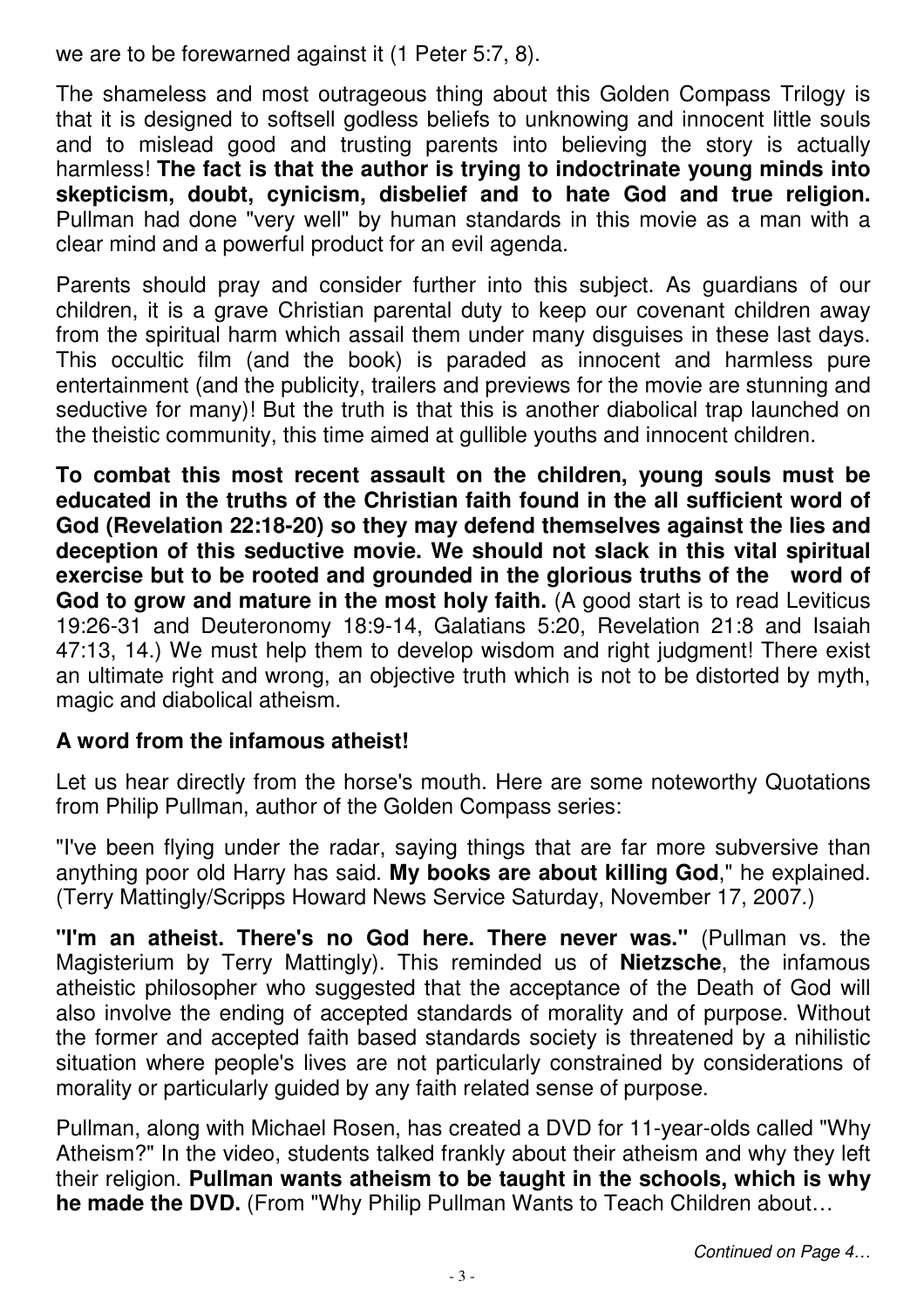Atheism," The Independent, July 10, 2007.)

Pullman wants to give the biblical account of Adam and Eve a new spin on its head. He beckons kids to learn that "the temptation in the Garden of Eden was that of enlightenment rather than an invitation to evil disobedience" (ie sounds familiar when we read Genesis 3:6, 7 of the diabolical twist of the serpent, there is nothing new under the sun). Indeed, two of his central characters, Will and Lyra, "are a sort of Adam and Eve", notes Deborah Ross, but "instead of reaffirming the Creation story, CS Lewis-style, they subvert it". According to Ross, Pullman is "all for Eve listening to the serpent and trying the fruit". Pullman himself admits that "I see it as a positive act." When asked if Eve's defiance shows curiosity and a willingness to embrace life, he answered, "Yes. Absolutely."

#### **About the book: His Dark Materials**

The book that Pullman wrote tells of Lyra's quest to rescue a kidnapped friend and then charts her efforts to save the fantastical world she inhabits. She has to fight the forces of the dominant religious authority, the evil Magisterium, which condones the abduction of children for experimentation by cutting. The three-part series culminates in an epic battle in which God apparently dies, at the hand of a child.

#### **Excerpts from the novel**

One fallen angel tells one of the novel's young heroes, "The Authority, God, the Creator, the Lord, Yahweh, El, Adonai, the King, the Father, the Almighty - those were all names he gave himself. **He was never the creator. He was an angel like ourselves, the first angel (ie this is the teaching of Joseph Smith, the founder of the Mormons or the Church of the Latter Day Saints, an influential cult of more than 10 million followers worldwide).** True, the most powerful, but he was formed of Dust (ie eternal matter) as we are, and Dust is only a name for what happens when matter begins to understand itself." (ie note the subtle promotion of atheistic evolution here).

When the hero finally finds this "god", he is ultimately described as a "demented and powerless" creature that "could only weep and mumble in fear and pain and misery". The boy then kills this "god" by breaking him out of his crystal cell, thereby evaporating him. The only "god" in this universe is matter, (a powerful lie that may deceive many into the unreasonableness of deadly atheism.) The movie story also took **a malevolent swipe at biblical creationism and hence promoting unfounded evolution instead**.

In the book, the Church is also depicted as an evil organization bent on power, control and the torture of children by cutting and punishing them. One heroine in the story who turns from the Church did so when she realized, "there wasn't any God at all and…the Christian religion is a very powerful and convincing mistake, that's all." **Note the sinister distortion of truth and biblical facts in the book and movie and its powerful impact on young impressionable minds who may be easily swayed by subtle messages, causing disquiet and unhappiness with God and the religious authorities and a possible rejection of biblical truth about God…**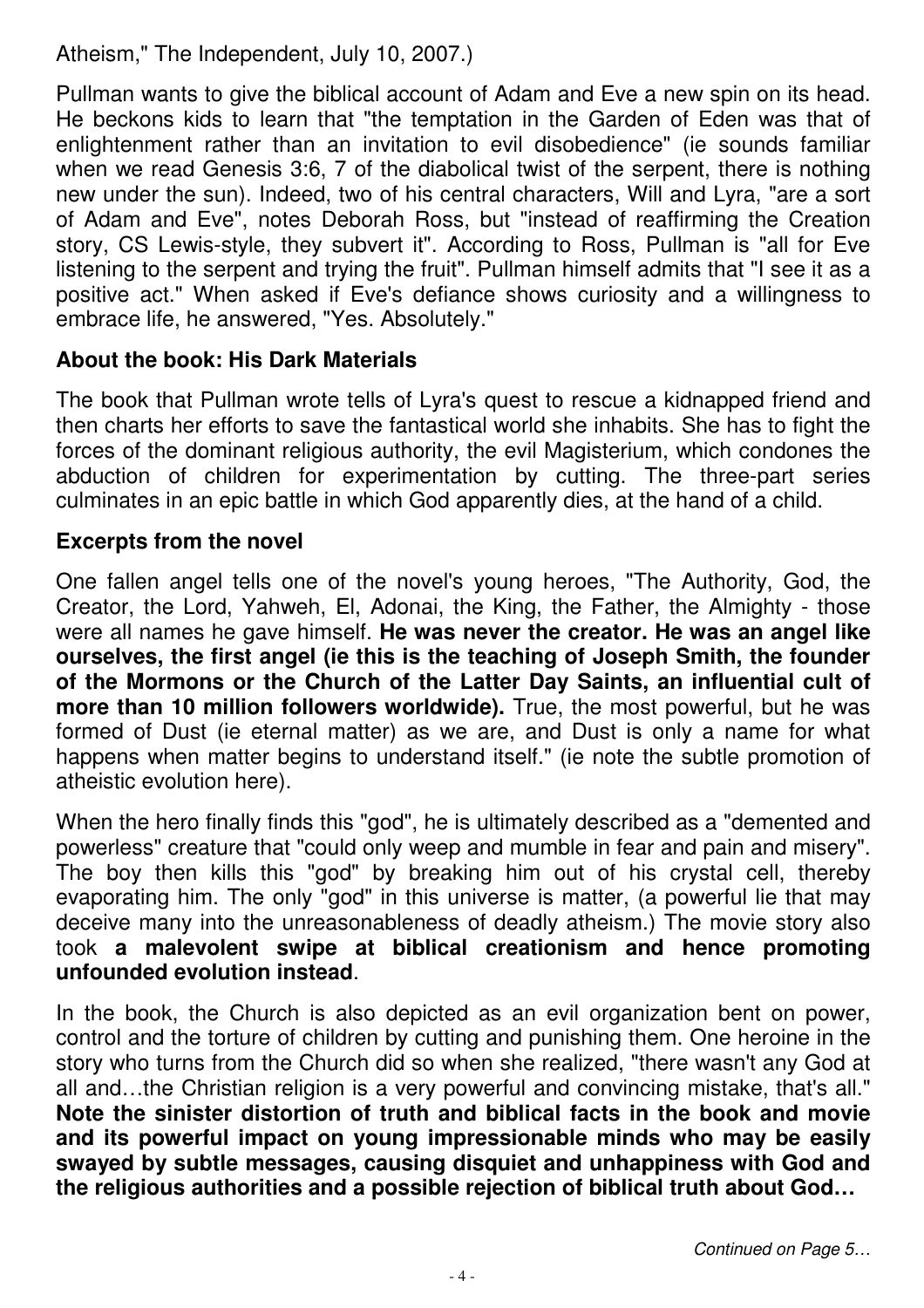#### **(and His church) who creates us and came to redeem us and is coming back again.**

In the parallel universe set up by Pullman in his series, His Dark Materials, Magisterium becomes the name of a dark and malevolent religious organisation that perpetrates abuse, torture and murder. Hollywood's Magisterium note that the official website for the Golden Compass movie has an area where children can meet their own daemon, an animal spirit that will guide us and that exist in Lyra's world. It says: "To discover your very own Daemon, look into your heart, and answer the following twenty questions openly and honestly. Your true character and the form of your Daemon will be revealed… **(Do you want your child to be led by a demon as proposed by this movie and the movie's website?)**

According to one review, there are many seductive creatures including a large and fruity polar bear on the loose in **The Golden Compass**. In Lyra's world, spirits exist outside the body and are alive and stalk the world. A gigantic and ferocious polar bear is the heroic guardian of Lyra, and a danger to those over the age of 32. His ego is more terrifying than his bite and he is violent and engaged in fighting scenes.

This is the year end's fantasy tale after Harry Potter and Hogwarts, and Narnia and the Rings. Taken from Pullman, **His Dark Materials, it is well poised to seduce and ensnare young gullible minds into a deadly philosophical cocktail of godless atheism and the death of God mindset**.

Pullman invented a whole new world where every human is blessed with a daemon: a talking animal that serves as a guardian angel, and arguably with a soul. **That is powerful perversion of biblical truth and ignoring warning that we are not to dabble with the occult and magic and the supernatural which is an abomination to God (Deuteronomy 18:14).**

The whys and wherefores are never explained. **The Golden Compass itself is an oversized pocket watch that reads secrets and truths apparently, but it is hopeless when it comes to real spiritual directions in life. It leads its adherents deeper into spiritual darkness, ignorance and superstition and into the occultic realm.**

The all out cast includes Dakota Blue Richards and the 12-year-old Lyra, an orphan at an Oxford University college. Her dashing uncle, Lord Asriel (Daniel Craig), is tramping around the icy Arctic and there is also the stunting Eva Green. They are stalked by sinister academics who want to rule the world, notably Nicole Kidman who has an army of the Gobblers that specialises in stealing children. Kidman, an oscar winning actress plays the Wicked Witch of the West role. With her frozen charms and extraordinary glee and finesse, she cleverly propagated the dark arts of the supernatural in an attractive costume. Revelation 21:8 says, "But the fearful, and unbelieving, and the abominable, and murderers, and whoremongers, and **sorcerers**, and idolaters, and all liars, shall have their part in the lake which burneth with fire and brimstone: which is the second death."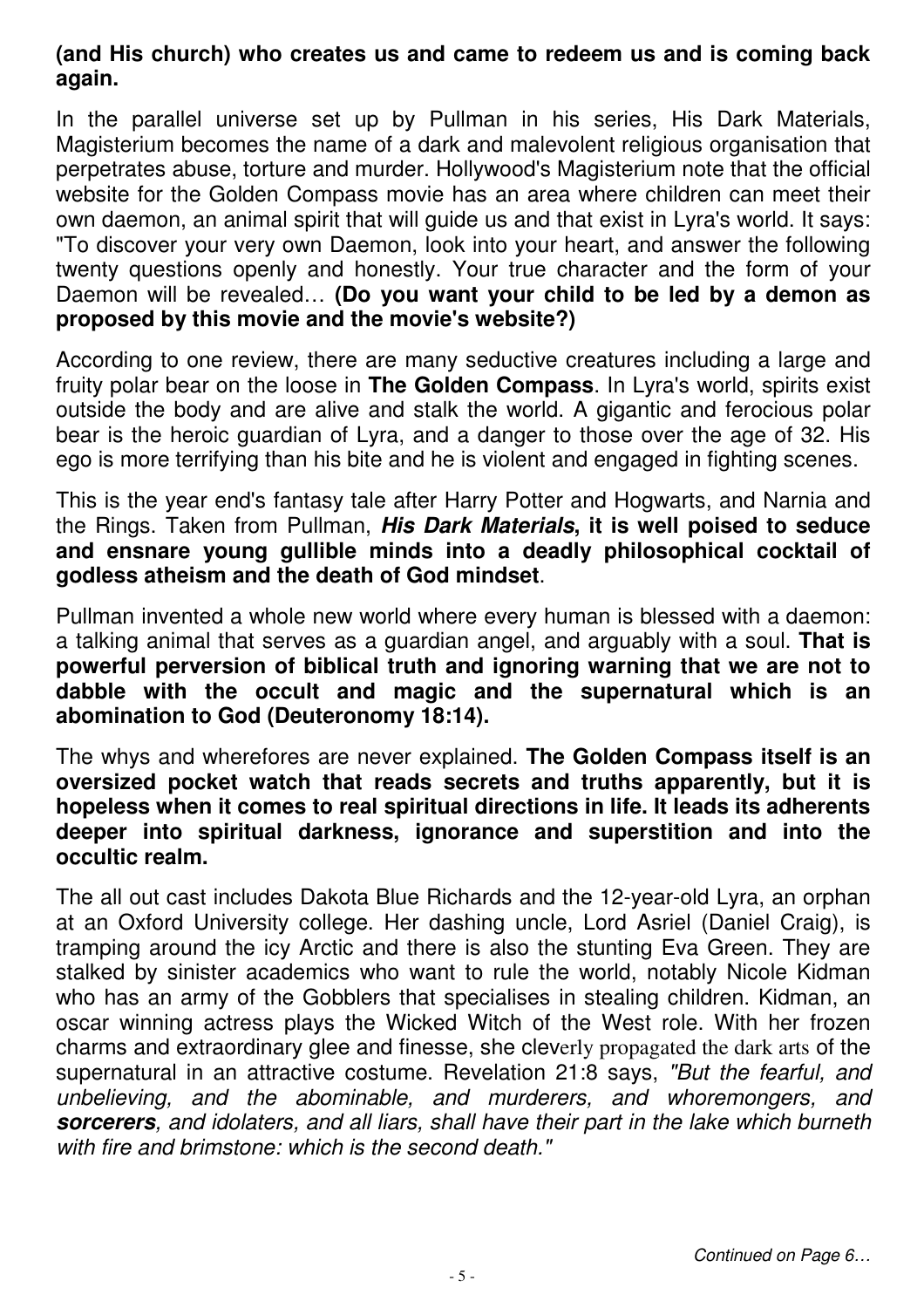#### **The Unreasonableness of atheism and the case for God**

As Christians, we must be careful what we watch and what we read. These books and movies may seem to be harmless on the surface or maybe just mere fantasy and fun as proposed by some, but viewers and readers can be subconsciously influenced in a very subtle way or we can open a door to false teachings and demonic influences in our lives. Witchcraft, spell casting, magic and sorcery even in Harry Potter movies and some Walt Disney cartoons can have a strong spiritual and mental influence on our children. A true Christian who loves the Lord would not compromise to pay to see this movie or buy these occultic books (Acts 19:19) for the atheistic author will receive royalties from them and this would support and promote future such God-dishonouring books and movies to be produced. There is the Almighty God above who created this world and Isaiah, the inspired prophet had said it well in 740 BC,

Isaiah 45:18, "For thus saith the LORD that created the heavens; God himself that formed the earth and made it; he hath established it, he created it not in vain, he formed it to be inhabited: **I am the LORD; and there is none else**."

Isaiah 45:21, "Tell ye, and bring them near; yea, let them take counsel together: who hath declared this from ancient time? who hath told it from that time? have not I the LORD? **and there is no God else beside me; a just God and a Saviour; there is none beside me**."

#### Isaiah 45:22, "**Look unto me, and be ye saved, all the ends of the earth: for I am God, and there is none else.**"

The target audience of this movie is those tender hearts who have not been brought up to know the truth. The Bible, to many young people, is just another book in the library and often discarded or neglected and we pray that this trend will be reversed by God's mercies and grace. **One should not support nor promote any movie that goes against the true belief in the God of the Bible. We should explain to and protect our children from anti-God multimedia propaganda that spiritually corrupts their minds**; Satan knows this very well and that is why the target is the young. **Many have not hid the Word of God in their hearts to fortify (Psalm 119:11) and defend themselves against this fiery darts of the evil one. Let us pray and do our part that God will protect our children's minds from this form of sinister brainwashing.**

The heavens declare the glories of God and the firmament tells of His power and majesty (Psalm 19:1, 2, Hebrews 11:3-4). There is a strong **cosmological argument** for the existence of God when we behold the symmetry and beauty of the creation around us that is hardly plausible to have come out of a big mess in the"big bang" or the "meteoric hitting the earth billions of years ago" hypothesis. (It takes greater faith to believe in the latter than the former.) The reasonable conclusion is that **God is the Uncaused First Cause of the world**. The **teleological argument** speaks of order and purpose in this universe that comes from an orderly mind or **an intelligent universe Designer** that has an end in all things. The fact that there is a universe at all, that scientific laws operate within it, that it contains conscious…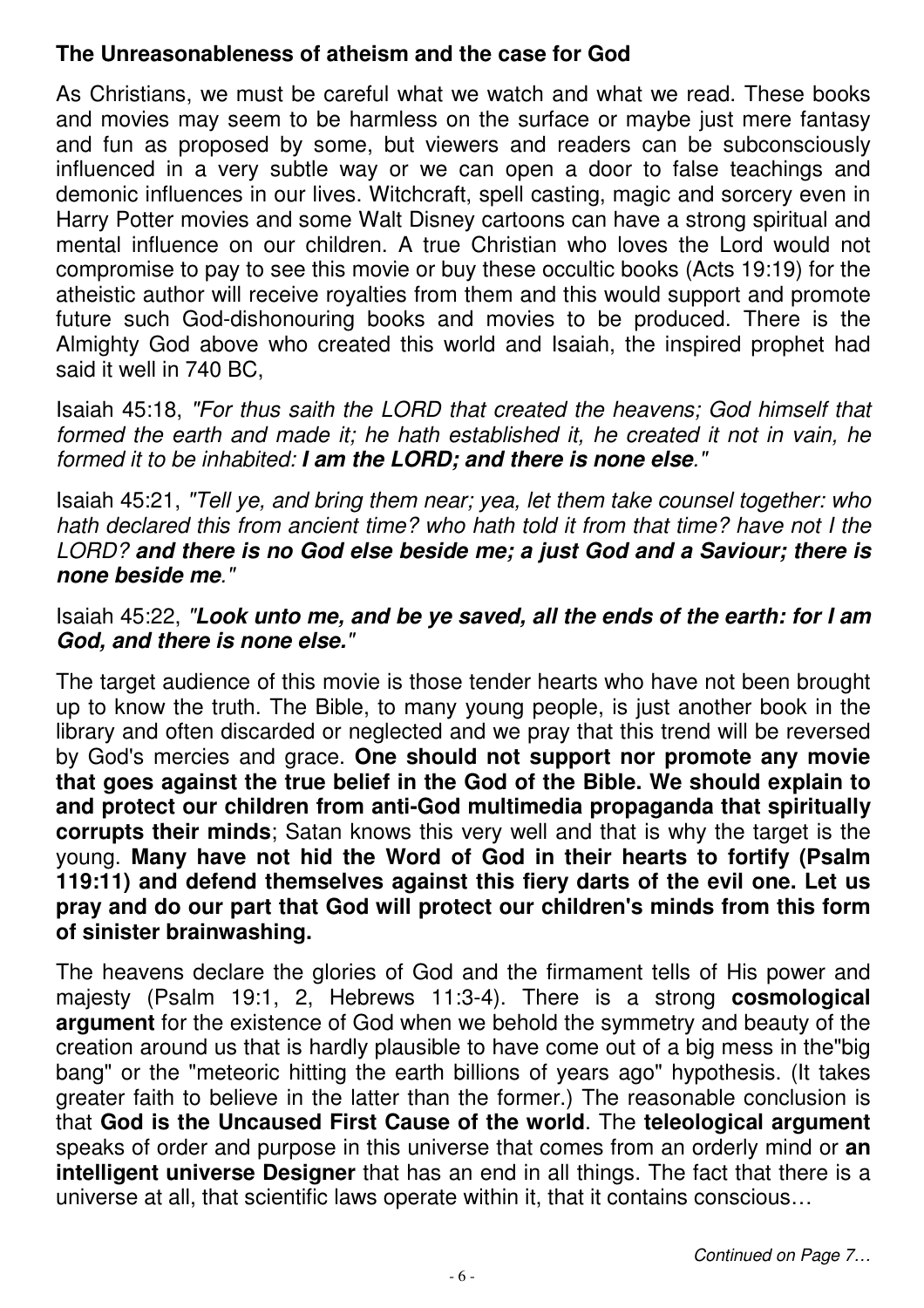humans with very complex intricately organized bodies, coupled with our religious experiences, is evidence for God. St. Anselm of Canterbury, the celebrated 12th century schoolmen used the **ontological argument** to advance philosophically the case for God. He stated that we have a concept of the existence of a perfect being and that cannot come from within us but from outside of us, hence there is a perfect being out side of us. If this sounds too profound, consider also the intangible conscience (Romans 2:14-16) within us and moral basis or behaviour of humans having the knowledge of right and wrong ethically that is beyond us points to **an Absolute Moral Being with absolute standards**. **The resurrection of Christ from the dead and the empty tomb attested by more than 500 witnesses (1 Corinthians 15:1-5) in the first century and the authenticated testimonies of changed lives of many Christians all over the world lent credence to the reality of God.** It is more reasonable and plausible to believe in God than not at all. Above all, the infallible, inspired and **all sufficient word of God is God's own revelation of Himself to us and that is invincible** and consistent with true science and history ought to be pondered over seriously by every living mortal instead and not the occultic Golden Compass (2 Timothy 3:16, 17; Romans 3:10-12; Acts 4:12; John 14:6). Jeremiah 27:9 warns, "Therefore hearken not ye to your prophets, nor to your **diviners**, nor to your **dreamers**, nor to your **enchanters**, nor to your **sorcerers**, which speak unto you, saying, Ye shall not serve the king of Babylon". Pullman cannot fool or deceive (2 Corinthians 4:4) the truly enlightened of God with godly discretion and prudence from above with his sinister movie. The God of the Bible is sovereign and real and He still reigns today and is returning with judgment soon (Zechariah 14:4; Jude 14, 15).

#### **Conclusion**

This is just another sign of the end times of spiritual deception, scoffers and moral perversion and the falling away of our last days generation (2 Peter 3:1-3). We are witnessing the fulfillment of Bible prophecy, as Jesus said the last days would be similar to the days of Noah (Matthew 24:37-42). That is what we are witnessing today. As we approach the end of this year, people are doing what is right in their own eyes. The evil in men's hearts is waxing worse and worse with the passage of time (2 Timothy 3:1-10). We should do whatever we can to communicate the gospel of everlasting life and God's benevolent love to a sinful and depraved world. **The church of Jesus Christ needs to commit as never before to prayer for discernment and spiritual revival of the church and that we be vigilant and watchful and be led and empowered by the Holy Spirit and put on the full armour of God against the wiles of the evil one** (Ephesians 6:10-18). There is a lost world that needs to seek and know God's only begotten Son, our Lord Jesus Christ as Saviour and the power of God unto salvation (Romans 1:16) and the need for evangelical repentance. Pray, reach out, warn and witness for Christ to someone for there will be many who need to hear **the true gospel of salvation from the word of God before it is too late for them lest they follow the wrong spiritual directions in life with the defective and deceptive Golden Compass and their souls lost for eternity**.